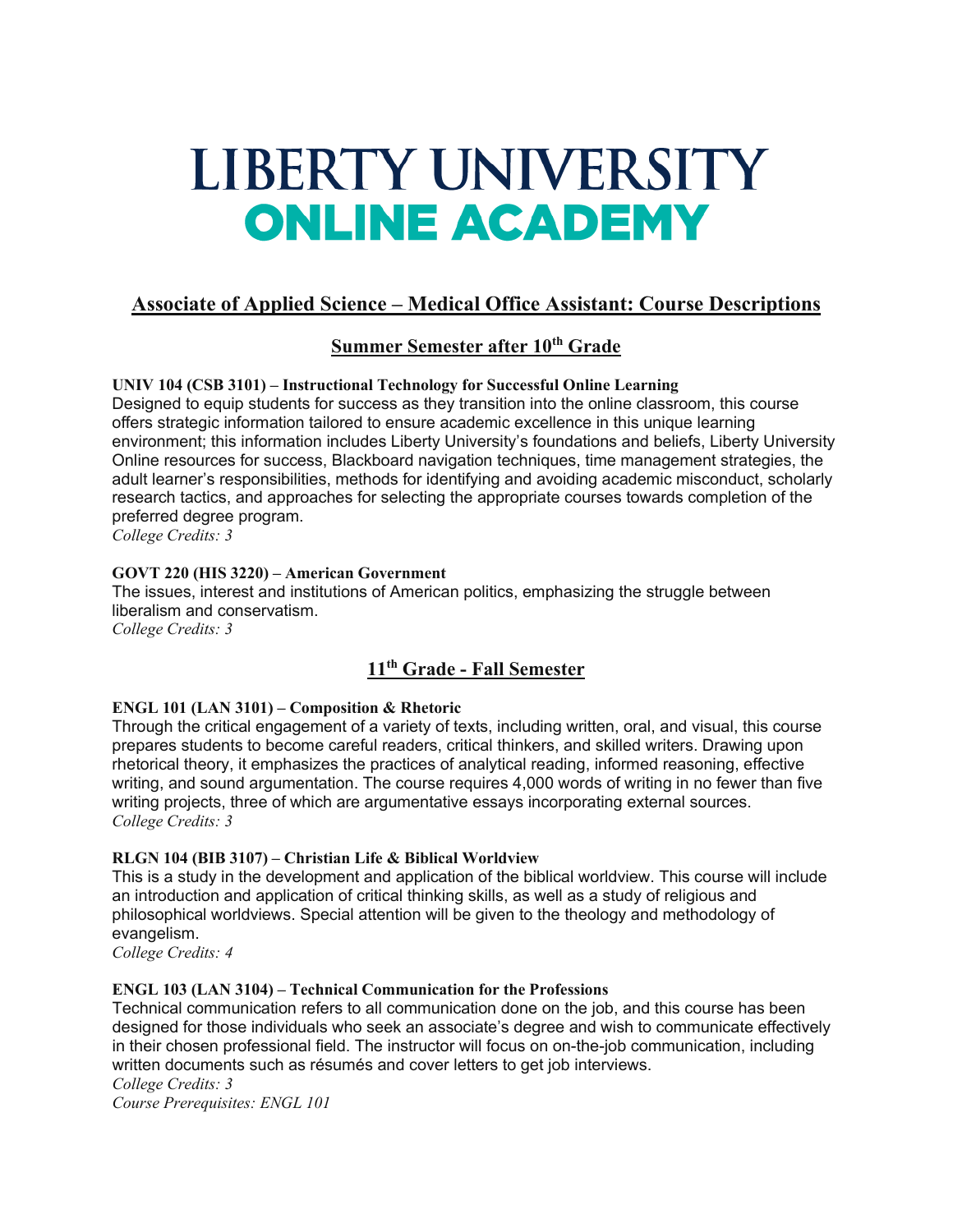#### **BIBL 104 (BIB 3106) – Survey of Old & New Testament**

This survey course is designed to lay a foundational understanding of Scripture via a historical survey of the Old and New Testaments. The student will engage a range of learning activities related to the issues interacting with biblical literature, basic hermeneutical principles, key themes and persons of the canon, and the redemptive theme of Scripture.

*College Credits: 4*

# **11th Grade - Spring Semester**

#### **COMS 101 (LAN 3103) – Speech Communication**

Study and practice in communicating ideas competently in public speaking. Students are also given a foundation for the development of communication skills in other human communication contexts, including dyadic and small group communication. *College Credits: 3*

## **HLTH 211 (HPE 3211) – Applied Anatomy and Physiology I for Associate Degree**

An examination of the structure, function, and pathology of the various body systems and their roles, relevance, and applications in health and illness. The course employs virtual interactive cadaver dissection technology. The following topics are covered: introduction to the human body, organization of the body, the blood, cardiovascular system, lymphatic system, nervous system, special senses, endocrine system, and respiratory system. *College Credits: 3*

## **PSYC 101 (ASC 3101) – General Psychology**

Introduction to Psychology as a scientific discipline concerned with the study of behavior. Consideration will be given to such topics as human development, motivation, emotion, perception, learning, personality, intelligence, measurement, and applied areas. *College Credits: 3 \*Subject material may be considered sensitive by some students*

#### **HLTH 212 (HPE 3212) – Applied Anatomy and Physiology II for Associate Degree**

A continuation of HLTH 211 that examines the structure, function, and pathology of the various body systems and their roles, relevance, and applications in health and illness. The course employs virtual interactive cadaver dissection technology. The following topics are covered: the digestive system, the urinary system, the skin, the musculoskeletal system, and the reproductive systems. *College Credits: 3*

# **Summer Semester after 11th Grade**

**MATH 115 (or higher)** Students must take MATH 115 or higher. MATH 115 is recommended. *College Credits: 3 Course Prerequisites: MATH 110, Math Assessment, or SAT/ACT*

#### **BUSI 101 (CSB 3102) – Intro to Business**

The student will study all of the major aspects of operating a modern business. Emphasis is given to business practice for both small business and large corporate enterprises. *College Credits: 3*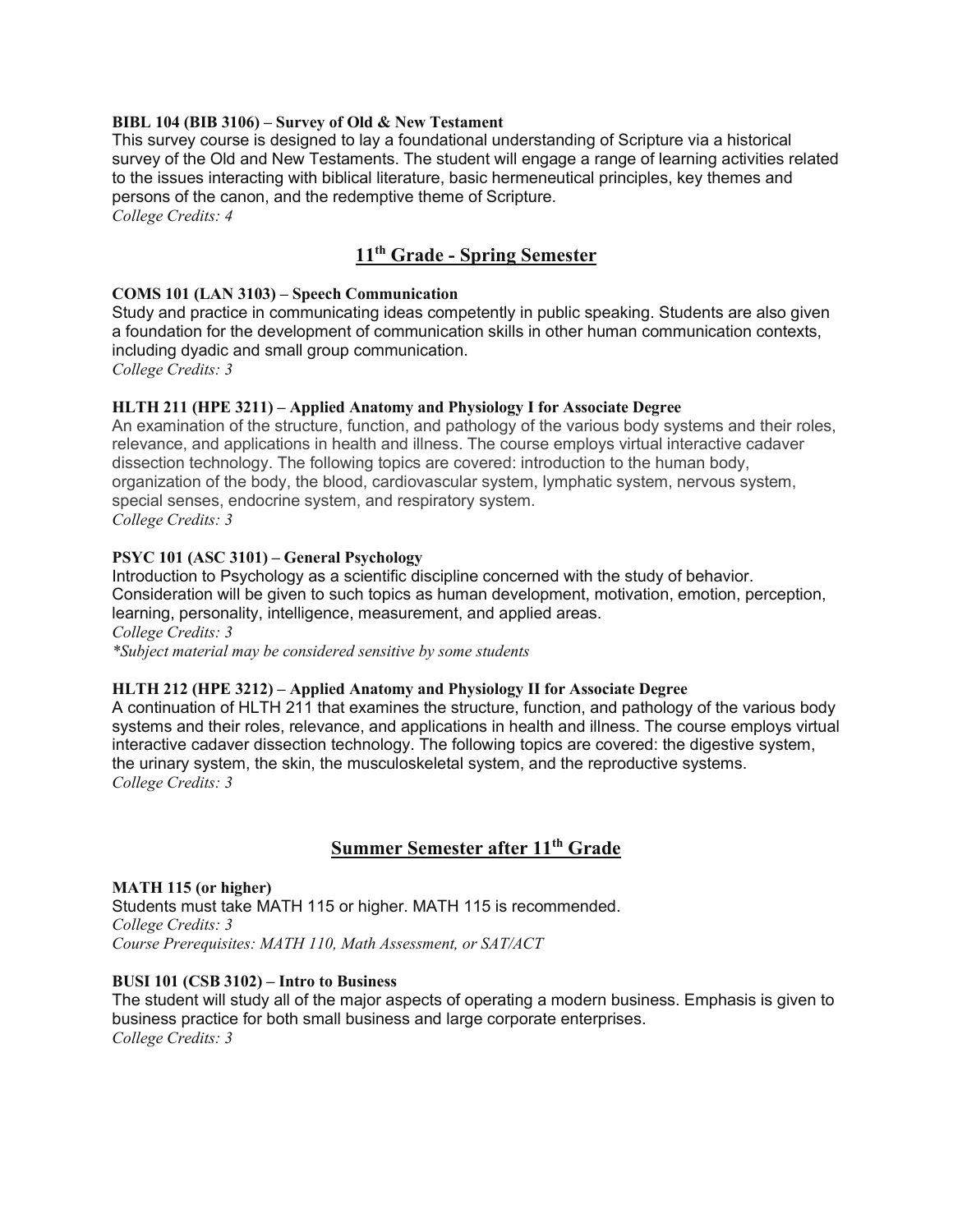#### **NURS 105 (SCI 3105) – Medical Terminology**

This course provides basic understanding of medical terms and abbreviations. Includes study of prefixes, suffixes, word stems, and technical terms with emphasis on proper spelling, pronunciation and applications. Elementary aspects of the nursing process with special emphasis on assessment are incorporated.

*College Credits: 1*

# **12th Grade – Fall Semester**

## **CRST 290 (BIB 3290) – History of Life**

An interdisciplinary study of the origin and history of life in the universe. Faculty will draw from science, religion, history, and philosophy in presenting the evidence and arguments for creation and against evolution.

*College Credits: 3*

*Course Prerequisites: College Science Course*

# **HLTH 105 (HPE 3105) – Intro to Health Professions**

A survey of the health professions and requirements for educational, job and market demands in selected health careers, including health promotion philosophy, goals, history and development. *College Credits: 3*

## **AMOA 203 (SCI 3203) – Medical Office Systems and Procedures**

This course prepares students for the administrative tasks relevant to operating and supervising a medical office of health professionals. Students learn to plan and organize work load, set priorities, develop initiative among employees and coordinate multiple tasks within a time sensitive environment. The value of compassionate professionalism when interacting with patients, family members and staff is stressed.

*College Credits: 3 Course Prerequisites: NURS 105*

# **AMOA 204 (SCI 3204) – Medical Office Insurance**

This course acquaints students with billing protocol concerning the various insurance filing demands of commercial group insurance, Medicare, Medicaid, Workman's compensation claims and other third party billing entities. *College Credits: 3 Course Prerequisites: NURS 105*

#### **AMOA 206 (SCI 3206) – Medical Office Billing and Bookkeeping**

This course acquaints students with billing protocol concerning the various insurance filing demands of commercial group insurance, Medicare, Medicaid, Workman's compensation claims and other third party billing entities. *College Credits: 3 Course Prerequisites: NURS 105*